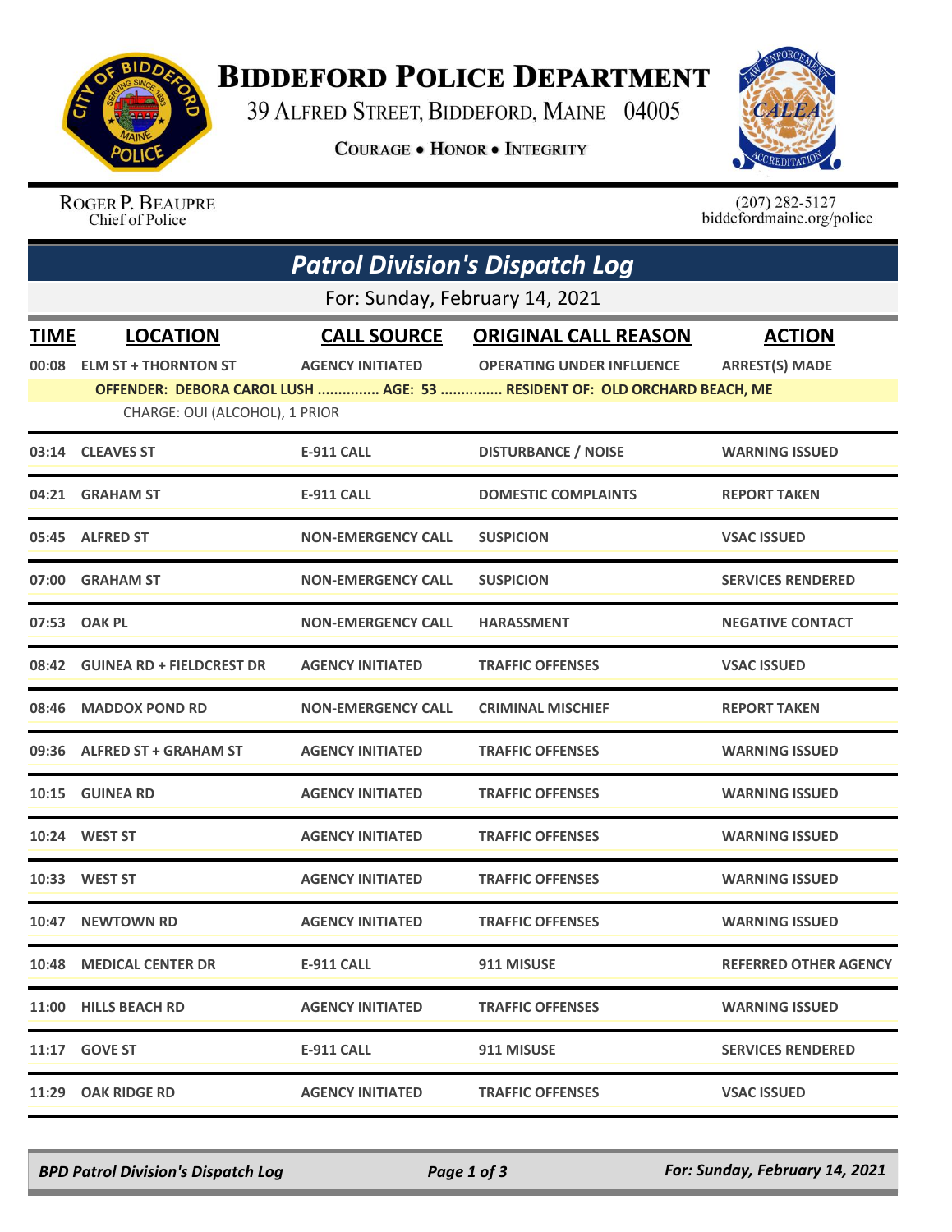| <u>TIME</u> | <b>LOCATION</b>                                            | <b>CALL SOURCE</b>                                   | <b>ORIGINAL CALL REASON</b>            | <b>ACTION</b>             |
|-------------|------------------------------------------------------------|------------------------------------------------------|----------------------------------------|---------------------------|
|             | 11:48 GUINEA RD                                            | <b>AGENCY INITIATED</b>                              | <b>TRAFFIC OFFENSES</b>                | <b>WARNING ISSUED</b>     |
|             | 11:57 GUINEA RD                                            | <b>AGENCY INITIATED</b>                              | <b>TRAFFIC OFFENSES</b>                | <b>VSAC ISSUED</b>        |
|             | 12:17 ALFRED ST                                            | <b>AGENCY INITIATED</b>                              | <b>TRAFFIC OFFENSES</b>                | <b>SUMMONS ISSUED</b>     |
|             | OFFENDER: BRUCE K LARRABEE  AGE: 74  RESIDENT OF: SACO, ME |                                                      |                                        |                           |
|             |                                                            | CHARGE: OPERATING WITH SUSPENDED REGISTRATION        |                                        |                           |
|             | OFFENDER: KRISTYN JOY REID  AGE: 35  RESIDENT OF: SACO, ME |                                                      |                                        |                           |
|             | <b>CHARGE: PERMIT UNLAWFUL USE</b>                         |                                                      |                                        |                           |
|             | CHARGE: VIOLATING CONDITION OF RELEASE                     |                                                      |                                        |                           |
|             | 12:17 ELM ST                                               | AGENCY INITIATED PAPERWORK                           |                                        | <b>SUMMONS ISSUED</b>     |
|             | OFFENDER: KRISTYN JOY REID  AGE: 35  RESIDENT OF: SACO, ME |                                                      |                                        |                           |
|             | CHARGE: VIOLATING CONDITION OF RELEASE                     |                                                      |                                        |                           |
|             |                                                            | <b>CHARGE: OPERATING WITH SUSPENDED REGISTRATION</b> |                                        |                           |
|             | 12:20 WEST ST                                              | <b>AGENCY INITIATED</b>                              | <b>TRAFFIC OFFENSES</b>                | <b>VSAC ISSUED</b>        |
|             |                                                            |                                                      |                                        |                           |
|             | 12:32 ALFRED ST                                            | <b>E-911 CALL</b>                                    | 911 MISUSE                             | <b>UNFOUNDED</b>          |
|             |                                                            |                                                      |                                        |                           |
|             | 12:42 ELM ST                                               | <b>E-911 CALL</b>                                    | 911 MISUSE                             | <b>NEGATIVE CONTACT</b>   |
| 12:47       | <b>GUINEA RD</b>                                           | <b>AGENCY INITIATED</b>                              | <b>TRAFFIC OFFENSES</b>                | <b>WARNING ISSUED</b>     |
|             |                                                            |                                                      |                                        |                           |
|             | 13:00 MARBLEHEAD LN                                        | <b>AGENCY INITIATED</b>                              | <b>TRAFFIC OFFENSES</b>                | <b>VSAC ISSUED</b>        |
|             |                                                            |                                                      |                                        |                           |
|             | 13:45 SOUTH ST + WESTMORE AVE                              | <b>AGENCY INITIATED</b>                              | <b>TRAFFIC OFFENSES</b>                | <b>WARNING ISSUED</b>     |
|             | 13:49 ALFRED ST                                            | <b>NON-EMERGENCY CALL</b>                            | <b>COURT ORDERED CHECK IN</b>          | <b>DISPATCH HANDLED</b>   |
|             |                                                            |                                                      |                                        |                           |
|             | 13:54 ELM ST                                               |                                                      | NON-EMERGENCY CALL ARTICLES LOST/FOUND | <b>NO ACTION REQUIRED</b> |
|             |                                                            |                                                      |                                        |                           |
|             | 14:11 POOL ST                                              | <b>AGENCY INITIATED</b>                              | <b>TRAFFIC OFFENSES</b>                | <b>WARNING ISSUED</b>     |
|             | 14:16 ELM ST                                               | <b>NON-EMERGENCY CALL</b>                            | <b>PARKING COMPLAINT</b>               | <b>SERVICES RENDERED</b>  |
|             |                                                            |                                                      |                                        |                           |
|             | 14:21 POOL ST                                              | <b>AGENCY INITIATED</b>                              | <b>TRAFFIC OFFENSES</b>                | <b>WARNING ISSUED</b>     |
|             |                                                            |                                                      |                                        |                           |
|             | 14:50 UNION ST                                             | <b>NON-EMERGENCY CALL</b>                            | <b>HARASSMENT</b>                      | <b>SERVICES RENDERED</b>  |
|             |                                                            |                                                      |                                        |                           |
|             | 15:25 ELM ST                                               | <b>AGENCY INITIATED</b>                              | <b>TRAFFIC OFFENSES</b>                | <b>VSAC ISSUED</b>        |
|             | 16:03 SOUTH ST + HAYFIELD RD                               | <b>AGENCY INITIATED</b>                              | <b>TRAFFIC OFFENSES</b>                | <b>WARNING ISSUED</b>     |
|             |                                                            |                                                      |                                        |                           |
|             | 17:06 ALFRED ST                                            | <b>NON-EMERGENCY CALL</b>                            | <b>SUSPICION</b>                       | <b>SERVICES RENDERED</b>  |
|             |                                                            |                                                      |                                        |                           |
|             | <b>17:28 MAIN ST</b>                                       | <b>AGENCY INITIATED</b>                              | <b>TRAFFIC OFFENSES</b>                | <b>WARNING ISSUED</b>     |
|             | 17:50 ELM ST                                               | <b>AGENCY INITIATED</b>                              | <b>TRAFFIC OFFENSES</b>                | <b>VSAC ISSUED</b>        |
|             |                                                            |                                                      |                                        |                           |

*BPD Patrol Division's Dispatch Log Page 2 of 3 For: Sunday, February 14, 2021*